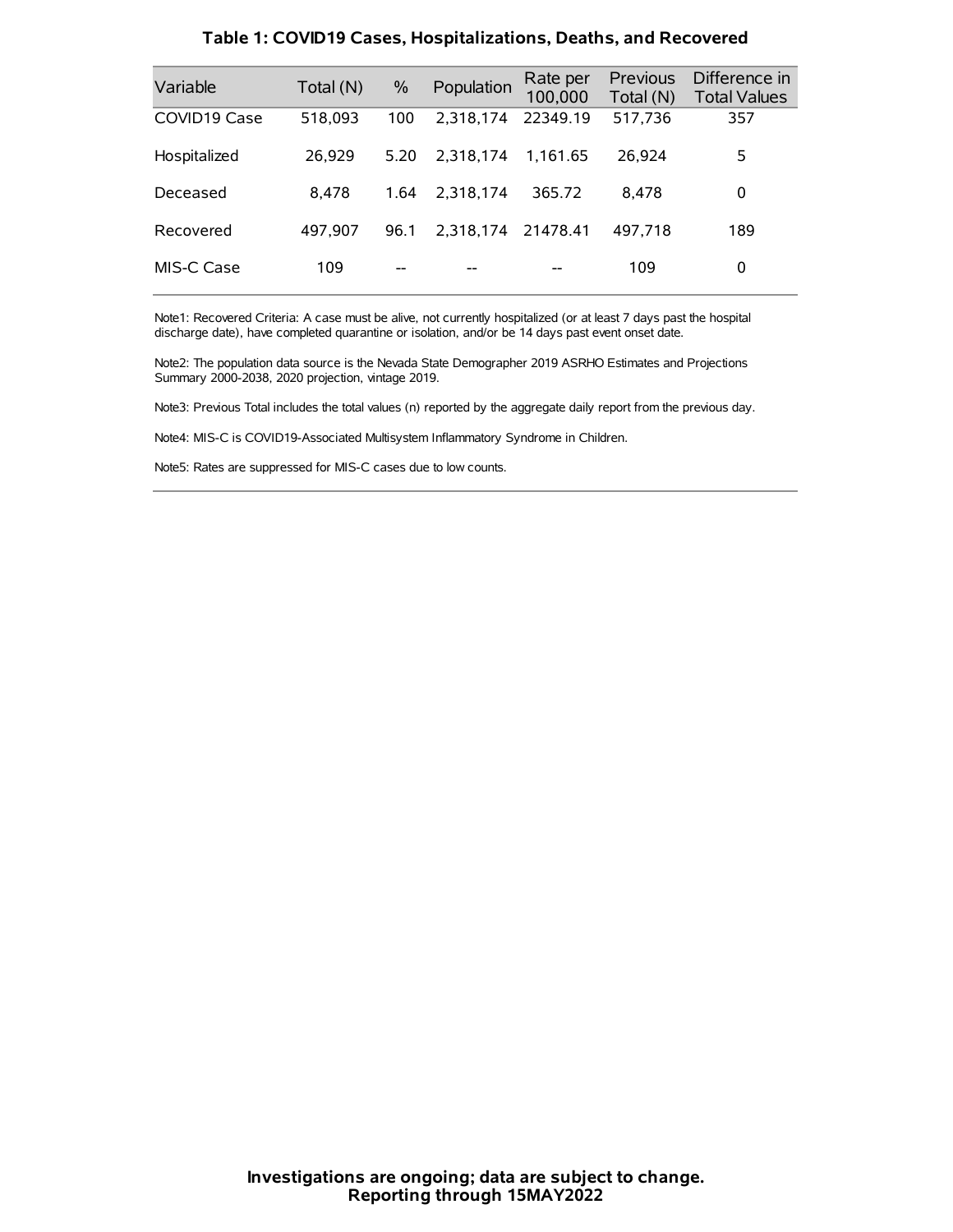# **Table 2: COVID19 Cases**

| Variable                     | Outcome                           | $\mathsf{N}$ | $\%$ | Population | Rate per<br>100,000 |
|------------------------------|-----------------------------------|--------------|------|------------|---------------------|
| Age Categories               | Aged 4 or less                    | 13292        | 2.57 | 149,165    | 8910.9              |
|                              | Aged 5 to 17                      | 63995        | 12.4 | 406,595    | 15739               |
|                              | Aged 18 to 24                     | 59334        | 11.5 | 216,762    | 27373               |
|                              | Aged 25 to 49                     | 231386       | 44.7 | 803,732    | 28789               |
|                              | Aged 50 to 64                     | 95787        | 18.5 | 423,461    | 22620               |
|                              | Aged 64+                          | 54152        | 10.5 | 318,459    | 17004               |
|                              | Unknown                           | 147          | 0.03 |            |                     |
| <b>Birth Sex</b>             | Female                            | 268496       | 51.8 | 1,160,285  | 23141               |
|                              | Male                              | 245361       | 47.4 | 1,157,889  | 21190               |
|                              | Unknown                           | 4236         | 0.82 |            |                     |
| Race/Ethnicity               | Hispanic                          | 147588       | 28.5 | 763,053    | 19342               |
|                              | White                             | 134715       | 26.0 | 1,006,929  | 13379               |
|                              | <b>Black</b>                      | 49142        | 9.49 | 262,671    | 18709               |
|                              | Asian or Pacific Islander         | 43369        | 8.37 | 270,209    | 16050               |
|                              | American Indian, Eskimo, or Aleut | 685          | 0.13 | 15,311     | 4473.8              |
|                              | Other                             | 38144        | 7.36 |            |                     |
|                              | Unknown                           | 104450       | 20.2 |            |                     |
| Underlying Medical Condition | Yes                               | 80572        | 15.6 |            |                     |
|                              | No/Unknown                        | 437521       | 84.4 |            |                     |

Note1: Breakdown of Race is exlusively non-Hispanic.

Note2: Underlying Medical Condition is any identified health condition.

Note3: The population data source is the Nevada State Demographer 2019 ASRHO Estimates and Projections Summary 2000-2038, 2020 projection, vintage 2019.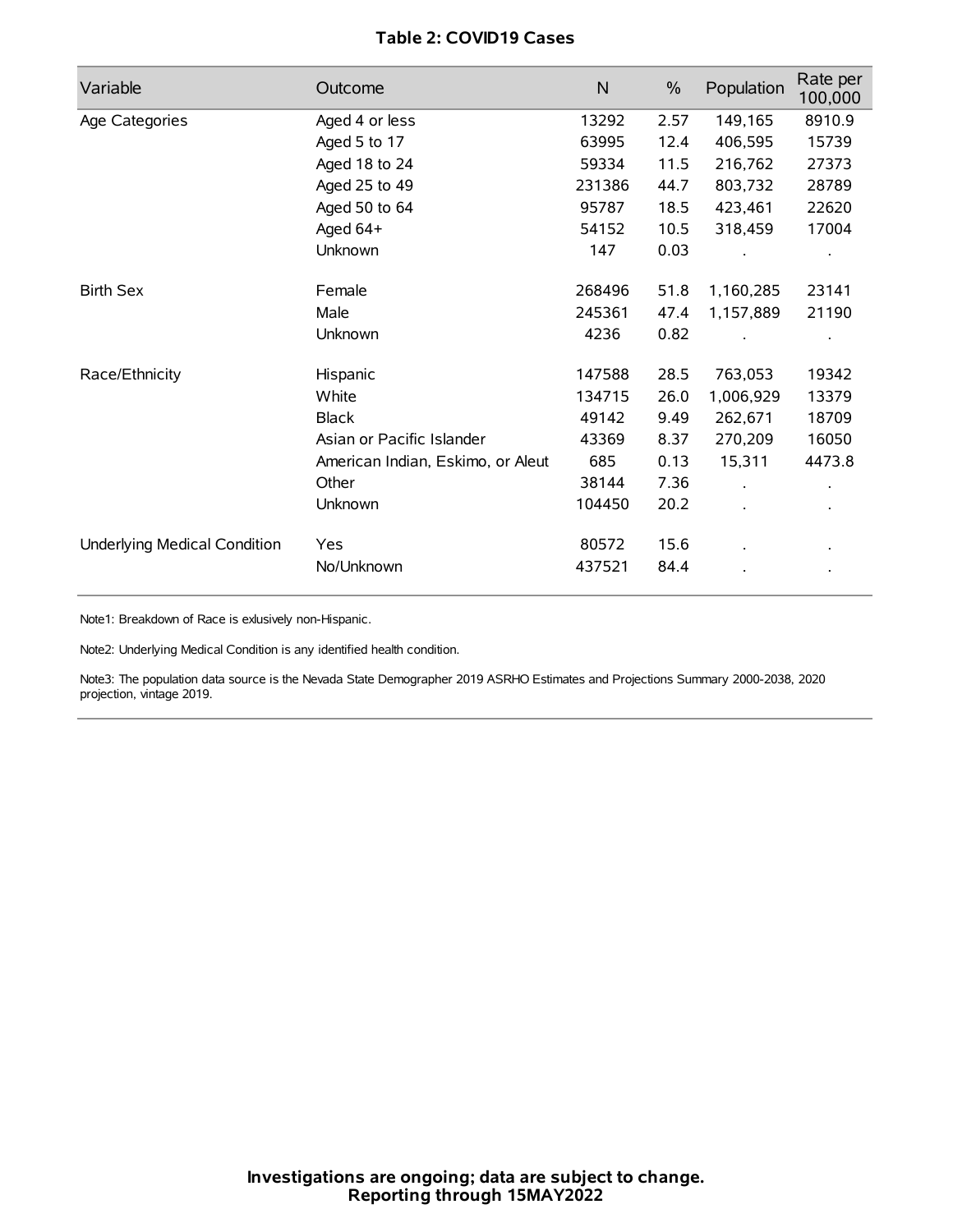| Variable         | Outcome                           | N     | $\%$ | Population | Rate per<br>100,000 |
|------------------|-----------------------------------|-------|------|------------|---------------------|
| Age Categories   | Aged 4 or less                    | 254   | 0.9  | 149,165    | 170.28              |
|                  | Aged 5 to 17                      | 354   | 1.3  | 406,595    | 87.06               |
|                  | Aged 18 to 24                     | 581   | 2.2  | 216,762    | 268.04              |
|                  | Aged 25 to 49                     | 6339  | 23.5 | 803,732    | 788.70              |
|                  | Aged 50 to 64                     | 7327  | 27.2 | 423,461    | 1730.3              |
|                  | Aged $64+$                        | 12072 | 44.8 | 318,459    | 3790.8              |
|                  | Unknown                           | 2     | 0.0  |            | --                  |
| <b>Birth Sex</b> | Female                            | 12036 | 44.7 | 1,160,285  | 1037.3              |
|                  | Male                              | 14854 | 55.2 | 1,157,889  | 1282.9              |
|                  | Unknown                           | 39    | 0.1  |            |                     |
| Race/Ethnicity   | Hispanic                          | 7058  | 26.2 | 763,053    | 924.97              |
|                  | White                             | 10471 | 38.9 | 1,006,929  | 1039.9              |
|                  | <b>Black</b>                      | 3832  | 14.2 | 262,671    | 1458.9              |
|                  | Asian or Pacific Islander         | 2766  | 10.3 | 270,209    | 1023.7              |
|                  | American Indian, Eskimo, or Aleut | 66    | 0.2  | 15,311     | 431.05              |
|                  | Other                             | 1059  | 3.9  |            |                     |
|                  | Unknown                           | 1677  | 6.2  |            |                     |

# **Table 3: COVID19 Hospitalizations - General Characteristics**

Note1: Breakdown of Race is exlusively non-Hispanic.

Note2: The population data source is the Nevada State Demographer 2019 ASRHO Estimates and Projections Summary 2000-2038, 2020 projection, vintage 2019.

Note3: Rates for categories with fewer than 12 cases are suppressed due to high relative standard error.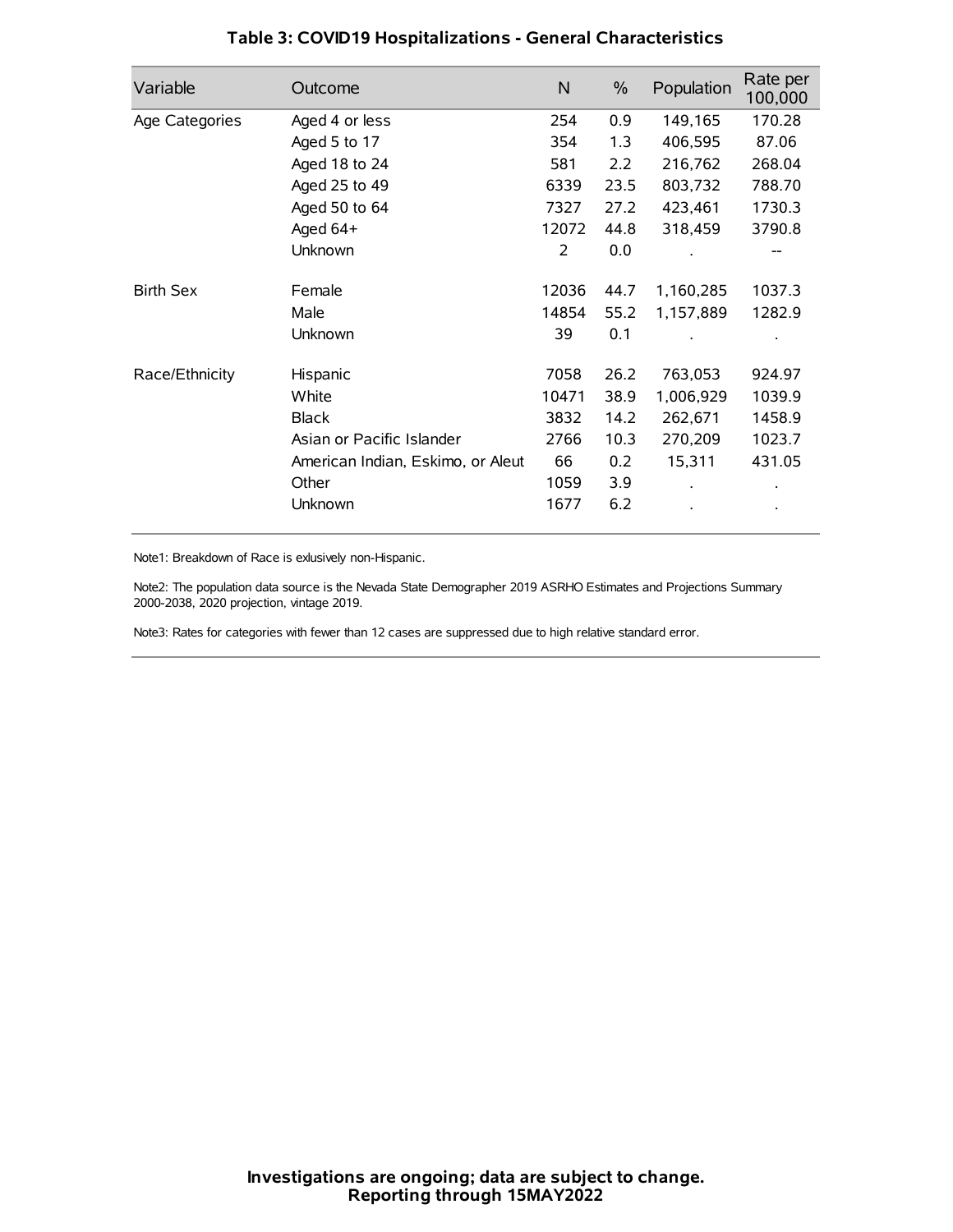| Variable                            | Outcome   | N     | $\frac{0}{0}$ |
|-------------------------------------|-----------|-------|---------------|
| Deceased                            | Yes       | 6895  | 25.6          |
|                                     | No        | 20034 | 74.4          |
| ICU                                 | Yes       | 6506  | 24.2          |
|                                     | <b>No</b> | 20423 | 75.8          |
| Intubated                           | Yes       | 3099  | 11.5          |
|                                     | No        | 23830 | 88.5          |
| <b>Underlying Medical Condition</b> | Yes       | 16791 | 62.4          |
|                                     | <b>No</b> | 10138 | 37.6          |
| Hypertension                        | Yes       | 9846  | N/A           |
| Immunocompromised                   | Yes       | 615   | N/A           |
| Chronic Heart Disease               | Yes       | 3554  | N/A           |
| Chronic Liver Disease               | Yes       | 377   | N/A           |
| Chronic Kidney Disease              | Yes       | 2441  | N/A           |
| <b>Diabetes</b>                     | Yes       | 7044  | N/A           |
| Neurologic/Neurodevelopmental       | Yes       | 1247  | N/A           |
| Chronic Lung Disease                | Yes       | 4143  | N/A           |
| Historically Healthy                | Yes       | 4778  | N/A           |
| Other                               | Yes       | 7039  | N/A           |

# **Table 4: COVID19 Hospitalizations - Morbidity**

Note1: Underlying Medical Condition is any identified health condition.

Note2: The breakdown of health conditions are not mutually exlusive (i.e., a person can have more than one risk factor).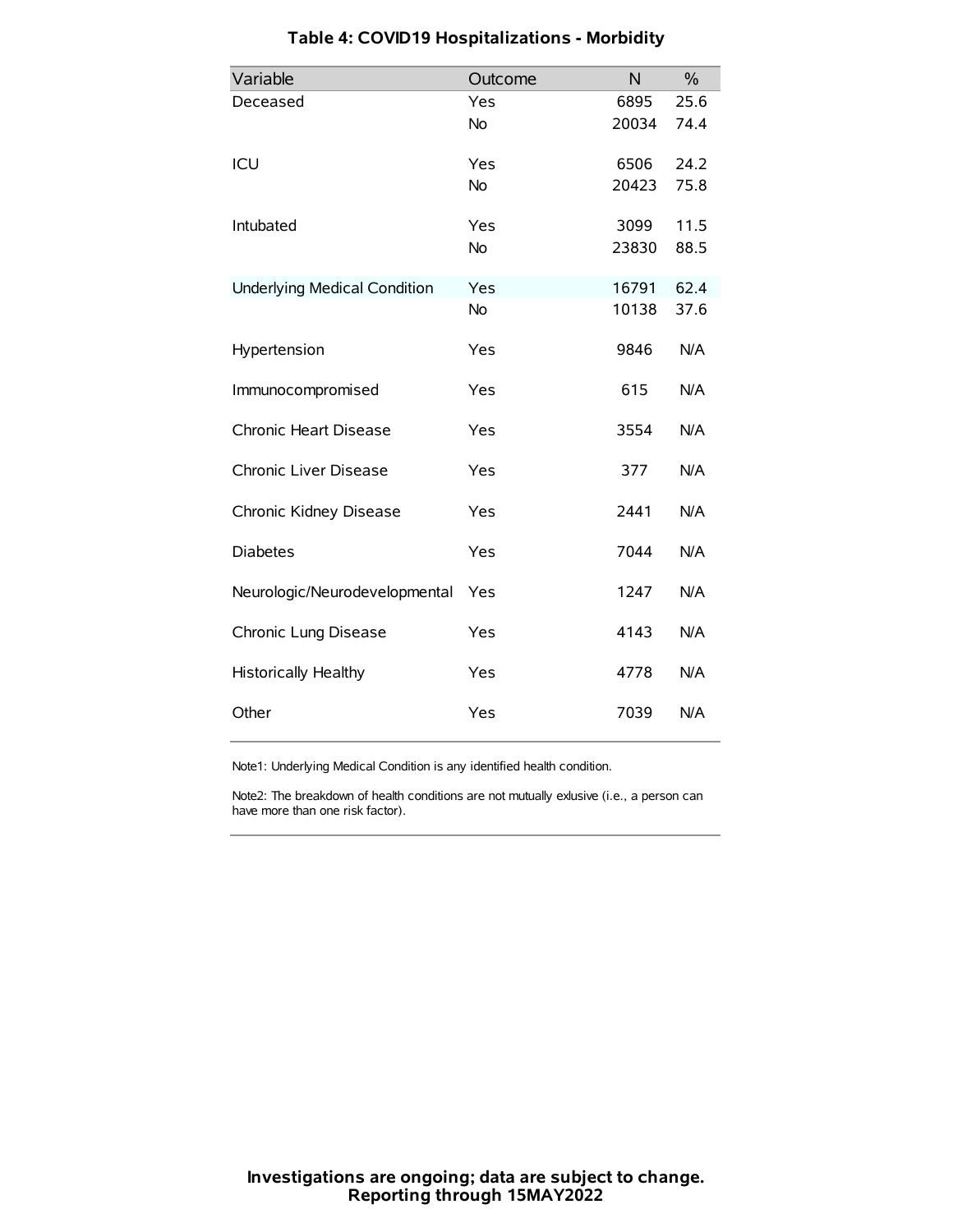| Variable         | Outcome                           | N    | $\%$ | Population           | Rate per<br>100,000 |
|------------------|-----------------------------------|------|------|----------------------|---------------------|
| Age Categories   | Aged 4 or less                    | 1    | 0.0  | 149,165              |                     |
|                  | Aged 5 to 17                      | 6    | 0.1  | 406,595              |                     |
|                  | Aged 18 to 24                     | 20   | 0.2  | 216,762              | 9.23                |
|                  | Aged 25 to 49                     | 721  | 8.5  | 803,732              | 89.71               |
|                  | Aged 50 to 64                     | 1822 | 21.5 | 423,461              | 430.26              |
|                  | Aged 64+                          | 5908 | 69.7 | 318,459              | 1855.2              |
| <b>Birth Sex</b> | Female                            | 3339 | 39.4 | 1,160,285            | 287.77              |
|                  | Male                              | 5117 | 60.4 | 1,157,889            | 441.92              |
|                  | Unknown                           | 22   | 0.3  |                      |                     |
| Race/Ethnicity   | Hispanic                          | 1970 | 23.2 | 763,053              | 258.17              |
|                  | White                             | 4182 | 49.3 | 1,006,929            | 415.32              |
|                  | <b>Black</b>                      | 1088 | 12.8 | 262,671              | 414.21              |
|                  | Asian or Pacific Islander         | 1039 | 12.3 | 270,209              | 384.52              |
|                  | American Indian, Eskimo, or Aleut | 31   | 0.4  | 15,311               | 202.46              |
|                  | Other                             | 107  | 1.3  | $\ddot{\phantom{0}}$ | $\bullet$           |
|                  | Unknown                           | 61   | 0.7  |                      | $\bullet$           |

### **Table 5: COVID19 Deaths - General Characteristics**

Note1: Breakdown of Race is exlusively non-Hispanic.

Note2: The population data source is the Nevada State Demographer 2019 ASRHO Estimates and Projections Summary 2000-2038, 2020 projection, vintage 2019.

Note3: Rates for categories with fewer than 12 cases are suppressed due to high relative standard error.